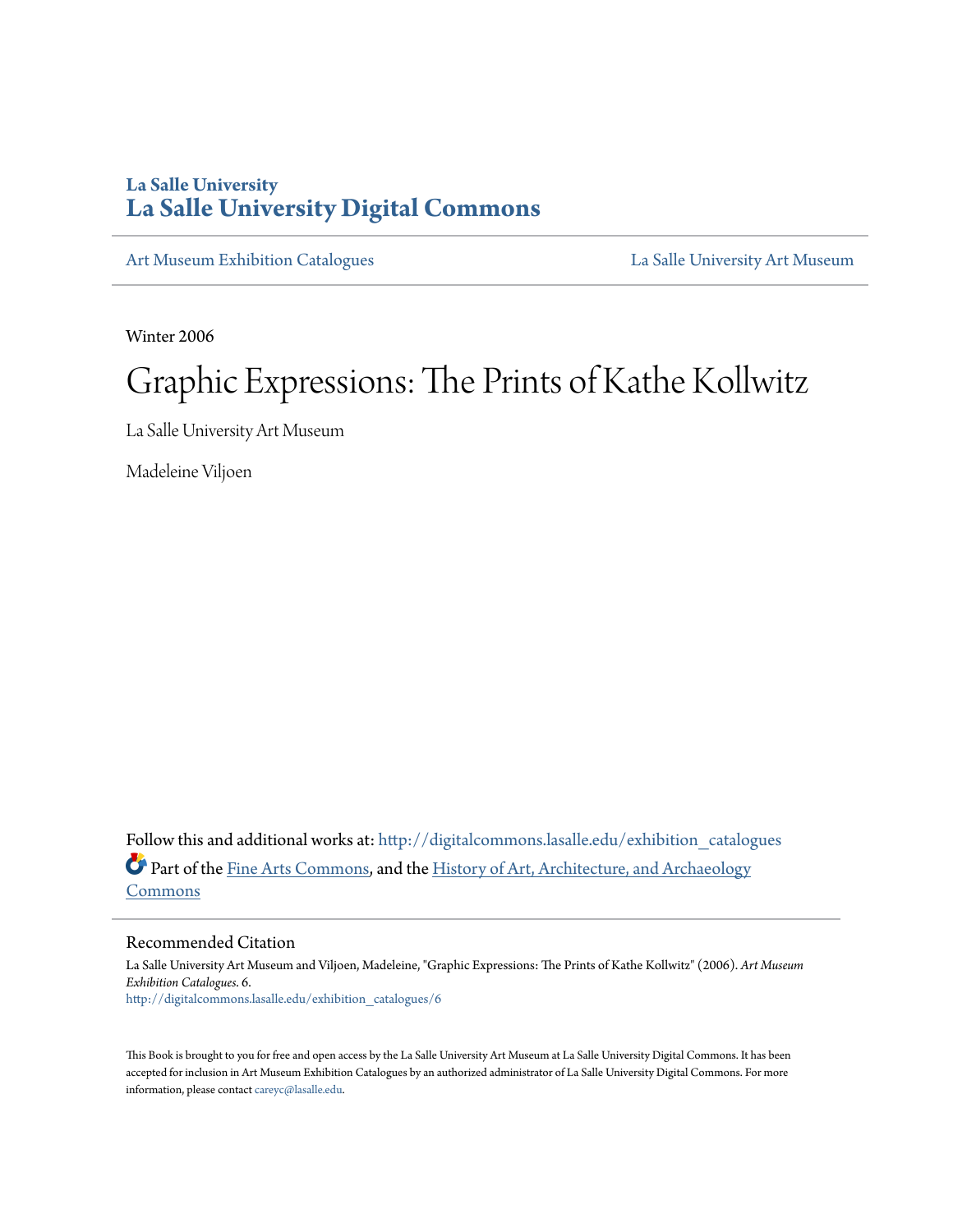

# **Graphic Expressions: The Prints of Kathe Kollwitz**

# **La Salle University Art Museum**

**January 23,2006—March 31,2006**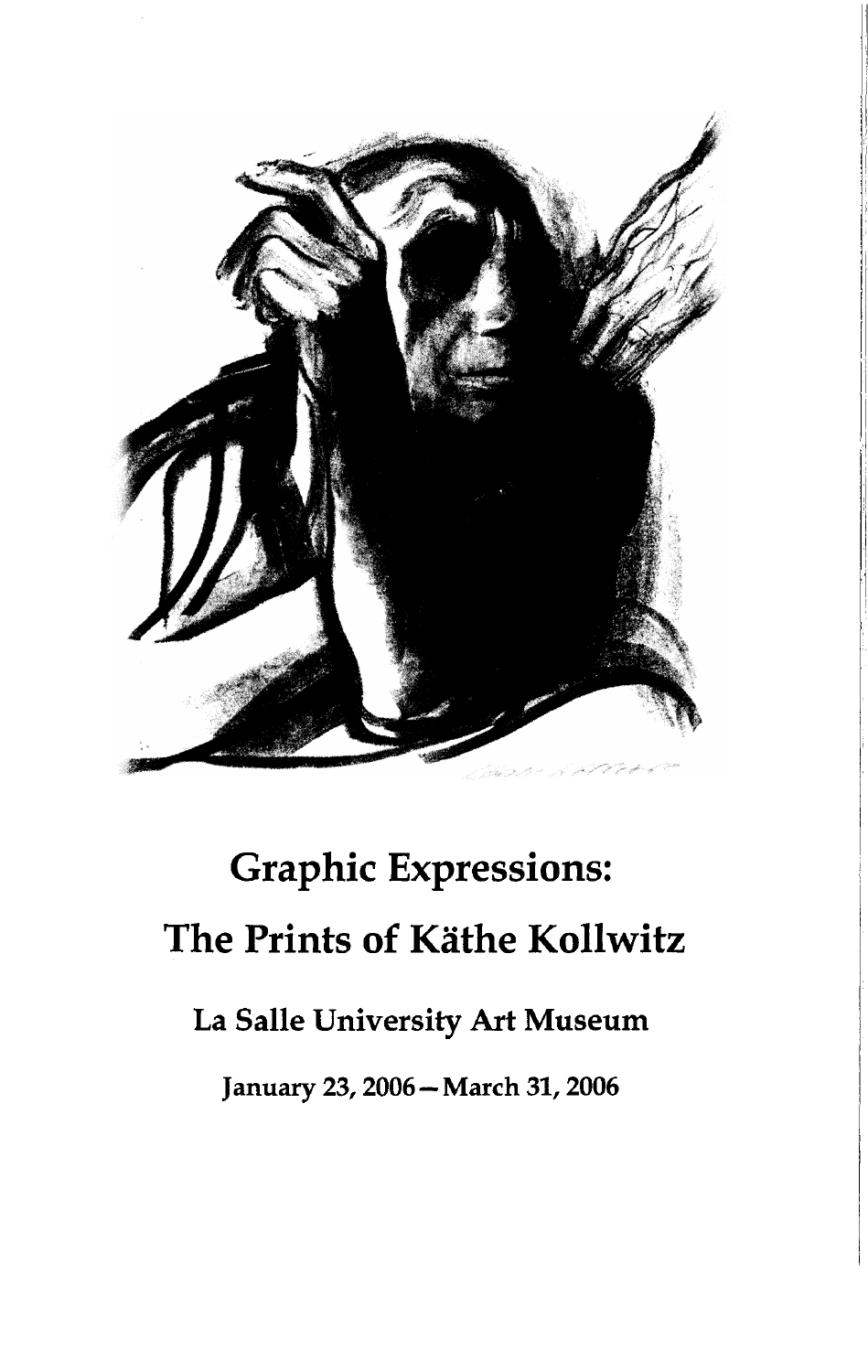# **Graphic Expressions: The Prints of Kathe Kollwitz**

**La Salle University Art Museum**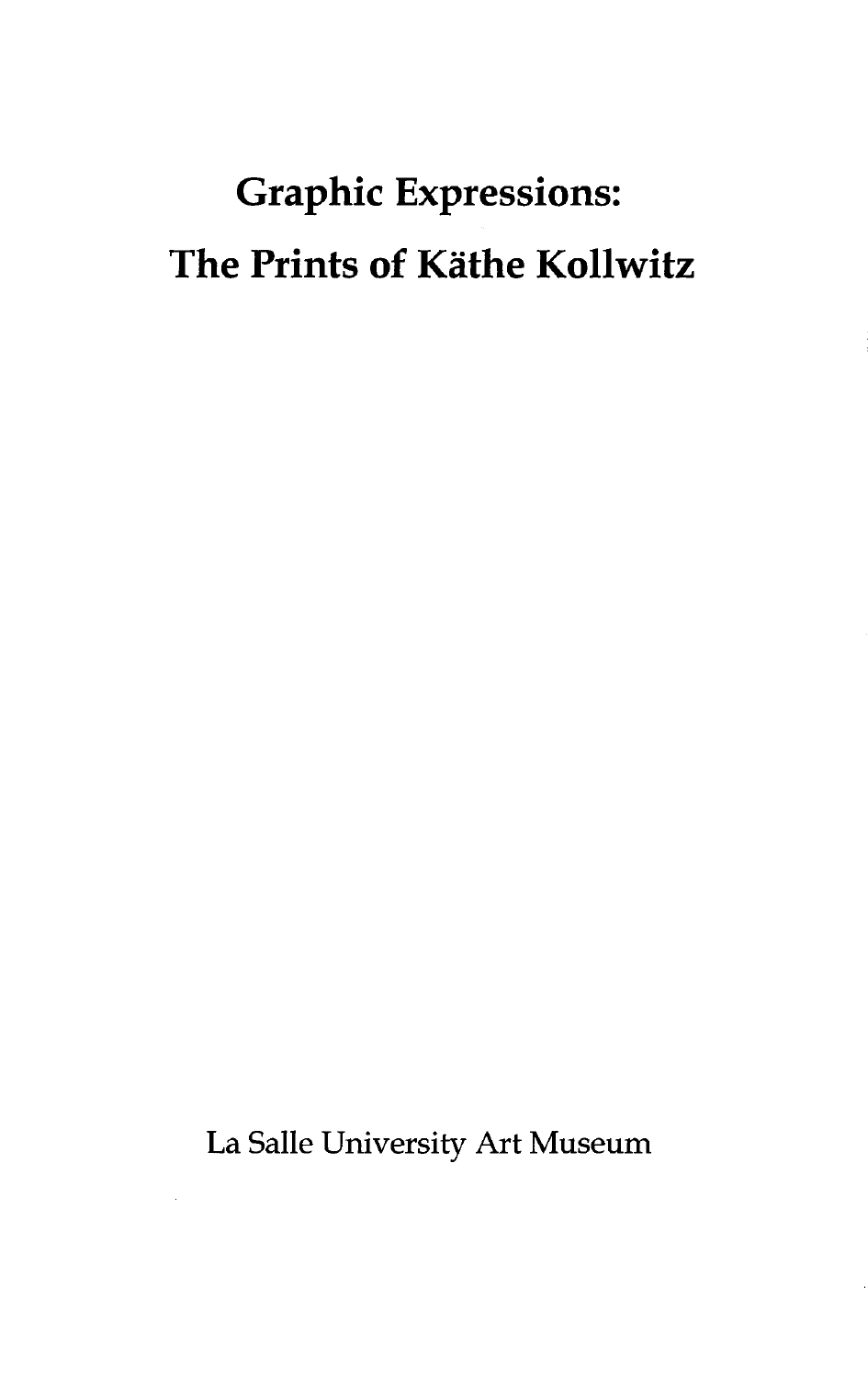Born in 1867 in Königsberg, East Prussia, Käthe Kollwitz grew up in an atmosphere of religion and radical thought. Her grandfather, Julius Rupp, was the founder of the first Free Religious Congregation, a ministry that rejected the authority of the church and promoted a doctrine that combined Christianity with democratic principles. As a child, Kollwitz was encouraged to pursue her interests in art, and in 1884 she entered a special art academy for women. She soon realized that painting was not her calling and that her real talent lay in graphic art; during her lifetime, Kollwitz executed over 270 etchings, woodcuts and lithographs.

In 1891, she married Dr. Karl Kollwitz, a doctor for a workers' health insurance fund in a working class suburb of North Berlin. As a doctor's wife in a poor area, Kollwitz daily witnessed the suffering and degradation of the poor, which became the dominant theme of her art. Unlike other contemporary Modernists, such as Wassily Kandisky and Paul Klee, who endeavored to create works that transcended subject matter, Kollwitz's art engaged current issues. Following in the footsteps of other graphic artists, like Goya and Daumier, Kollwitz embraced the social and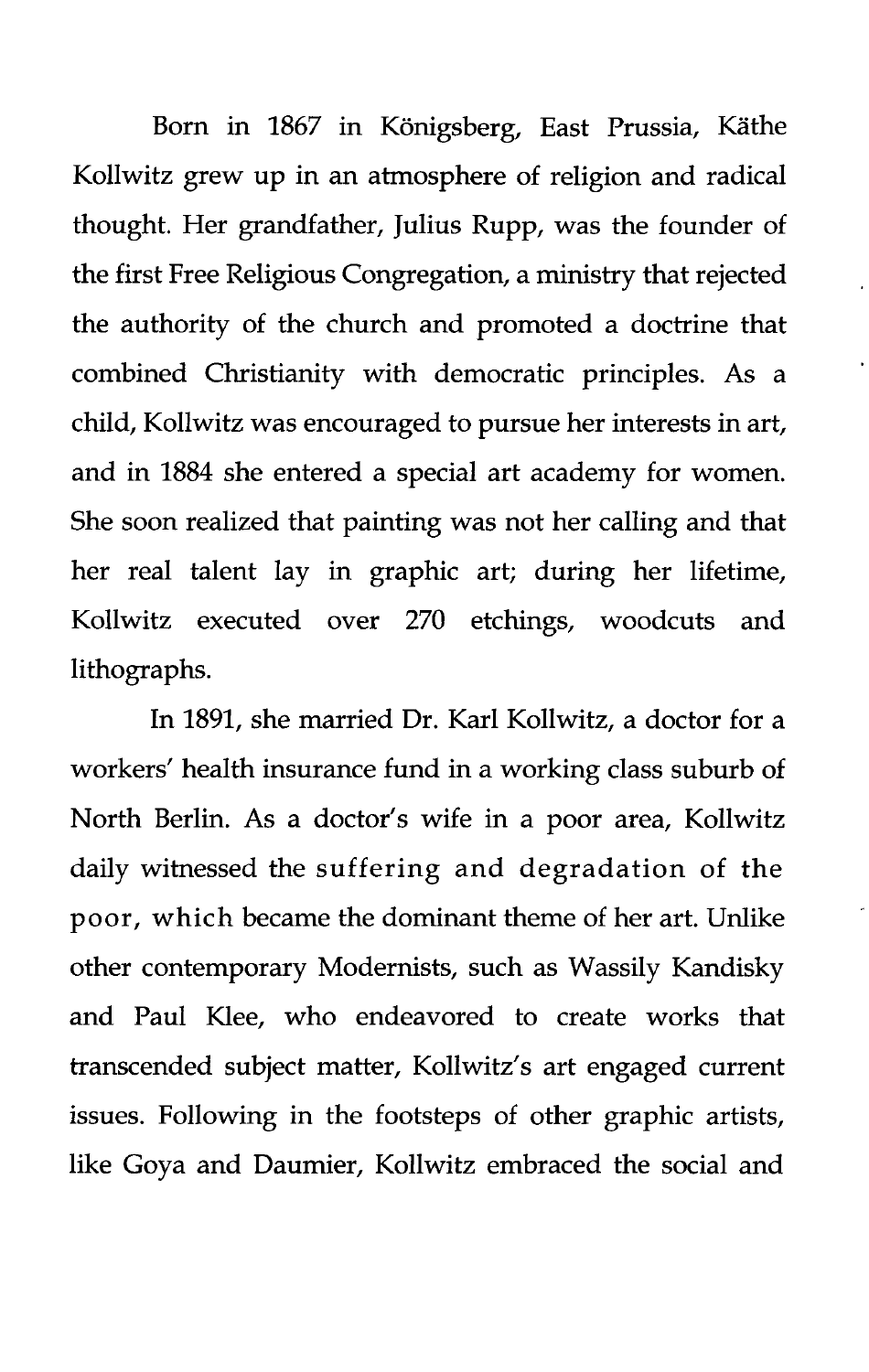political function of the print. "I am content," she writes, "that my art should have purpose outside itself."

During her lifetime, Kollwitz experienced the tyranny of the Prussian Empire, and then the horrors of World War I (when her son was killed), the Weimar Republic, Hitler's Nazi Regime and finally World War II (when her grandson was killed.). Her art, which frequently depicts poverty, suffering, exploitation and death, offers a vivid picture of the tumultuous and tragic nature of these years. Kollwitz died in 1945, at the end of World War II.

The prints in this exhibition are *re-strikes,* impressions printed after the original edition was no longer available. The re-strike is pulled from the original plate, but someone other than the artist or original printer was responsible for making the impression.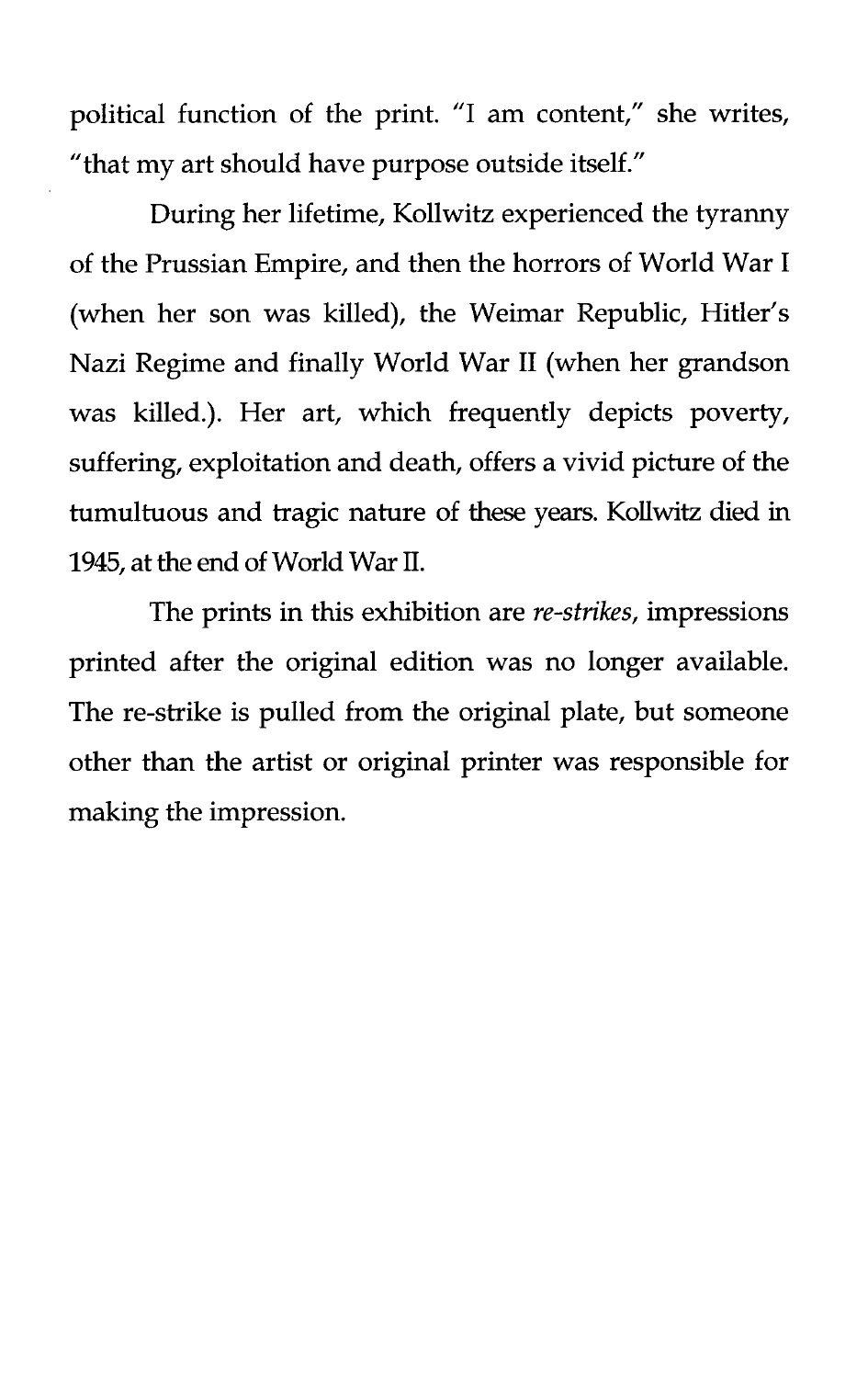# **Self-Portraits**

Like the old masters, Albrecht Diirer and Rembrandt van Rijn, who frequently treated their own likenesses, Kollwitz made at least fifty self-portraits in prints, drawings and sculpture. Unlike many of her predecessors, however, who explored the portrait's possibilities for self-fashioning occasionally dressing themselves up as dandified gentleman and other well-known figures - in her images of herself Kollwitz focuses on the genre's potential for capturing a range of psychological and emotional conditions.

## **1.** *Self-portrait at Table*

**[Selbstbildnis am Tisch] Etching and aquatint, 1893?**

### **K14**

This is one of Kollwitz' earliest self-portraits. Depicted at about twenty-five years of age, she shows herself seated at a table with her papers—probably drawings or prints—spread out in front of her. A gaslight suspended above casts dramatic shadows, imbuing the image both with a sense of intimacy and introspection.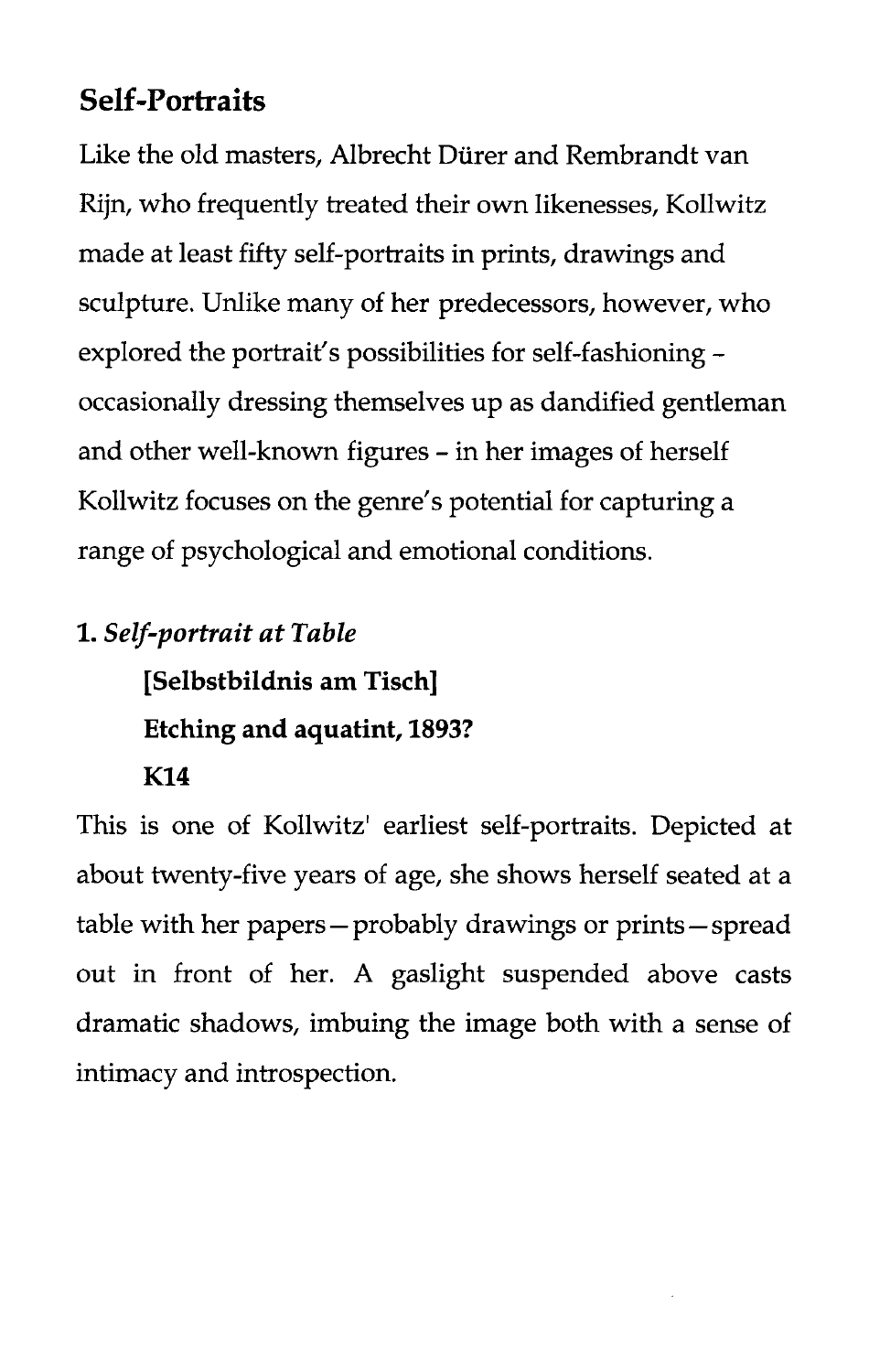**2.** *Self-Portrait* **[Selbstbildnis] Etching, 1912 Gift of Ruth Armon K122**

At least since Albrecht Diirer's famous sixteenth-century print of *Melancholia,* the gesture of resting one's head in one's hand connoted the kind of creative genius, which was inspired by melancholy. A number of Kollwitz's selfportraits show her in exactly this pose. In some cases, the gesture implies deep sadness or despair; here it seems to point to a less despondent state, a kind of brooding pensiveness.

**3.** *Self-Portrait in Profile looking to the Right* **[Selbstbildnis im Profil nach Rechts] Lithograph, 1938**

Signed in pencil by the artist's son and inscribed:

"Aus dem Nachlass Kathe Kollwitz.

Hans Kollwitz"

K265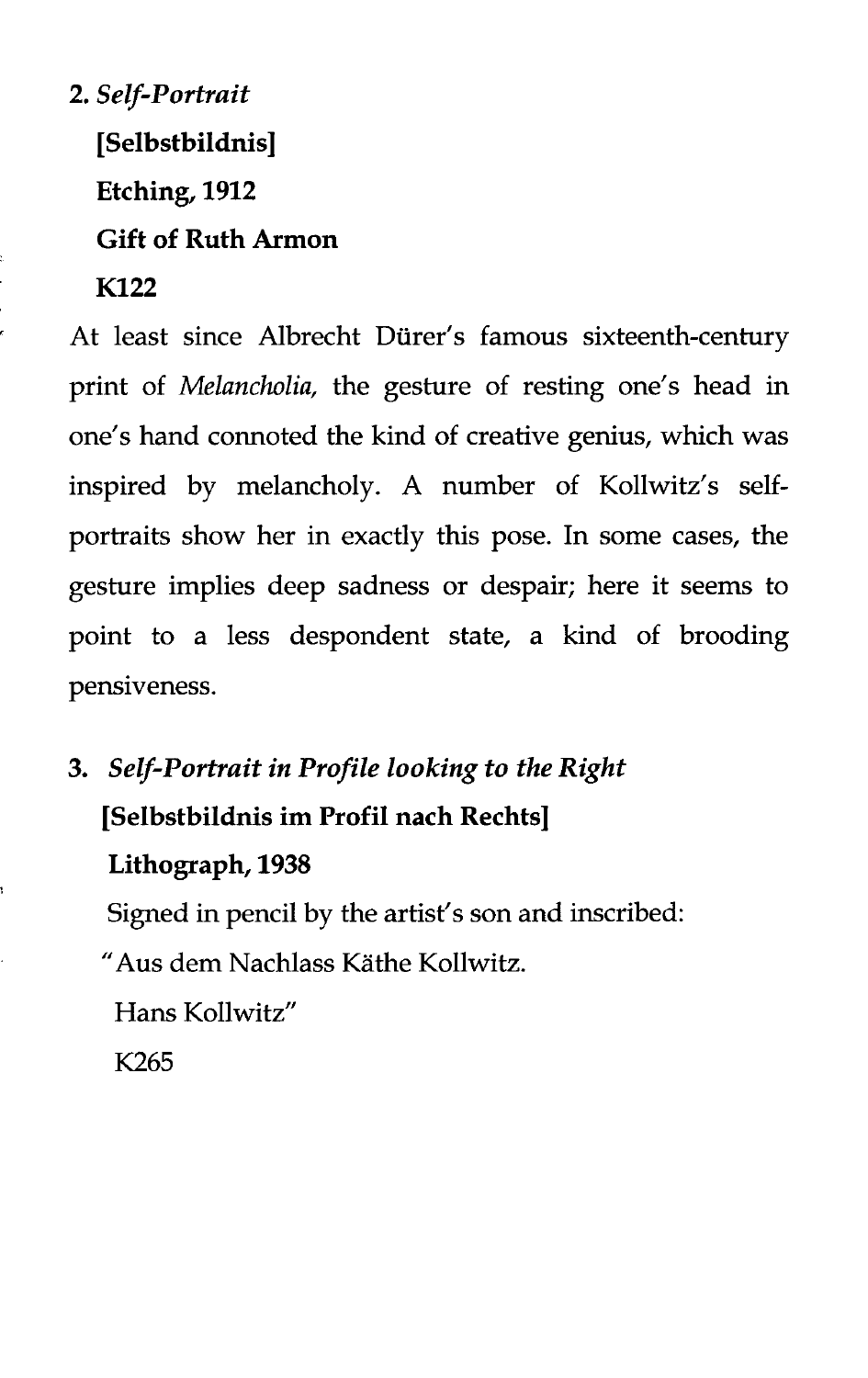**4.** *Self-Portrait* **[Selbstbildnis] Etching, 1921 K155**

**5.** *The Call of Death* **[Ruf des Todes] Lithograph, 1934-35** Signed in pencil by the artist's son and inscribed: "Aus dem Nachlass Kathe Kollwitz.

Hans Kollwitz"

K263

The theme of death is prevalent throughout Kollwitz's oeuvre. One of her last works, this lithograph depicts a woman with the artist's own features. A disembodied hand reaches out to touch her, and she slowly looks up. One senses that she is ready to follow.

## **The Peasant's War [Bauernkrieg]**

From 1903 - 1908, Kollwitz worked on a series of seven prints that was based on an historical event, the German peasant's revolt of 1522-25. Exploited by their feudal masters, the peasants rose up to protest their situation. The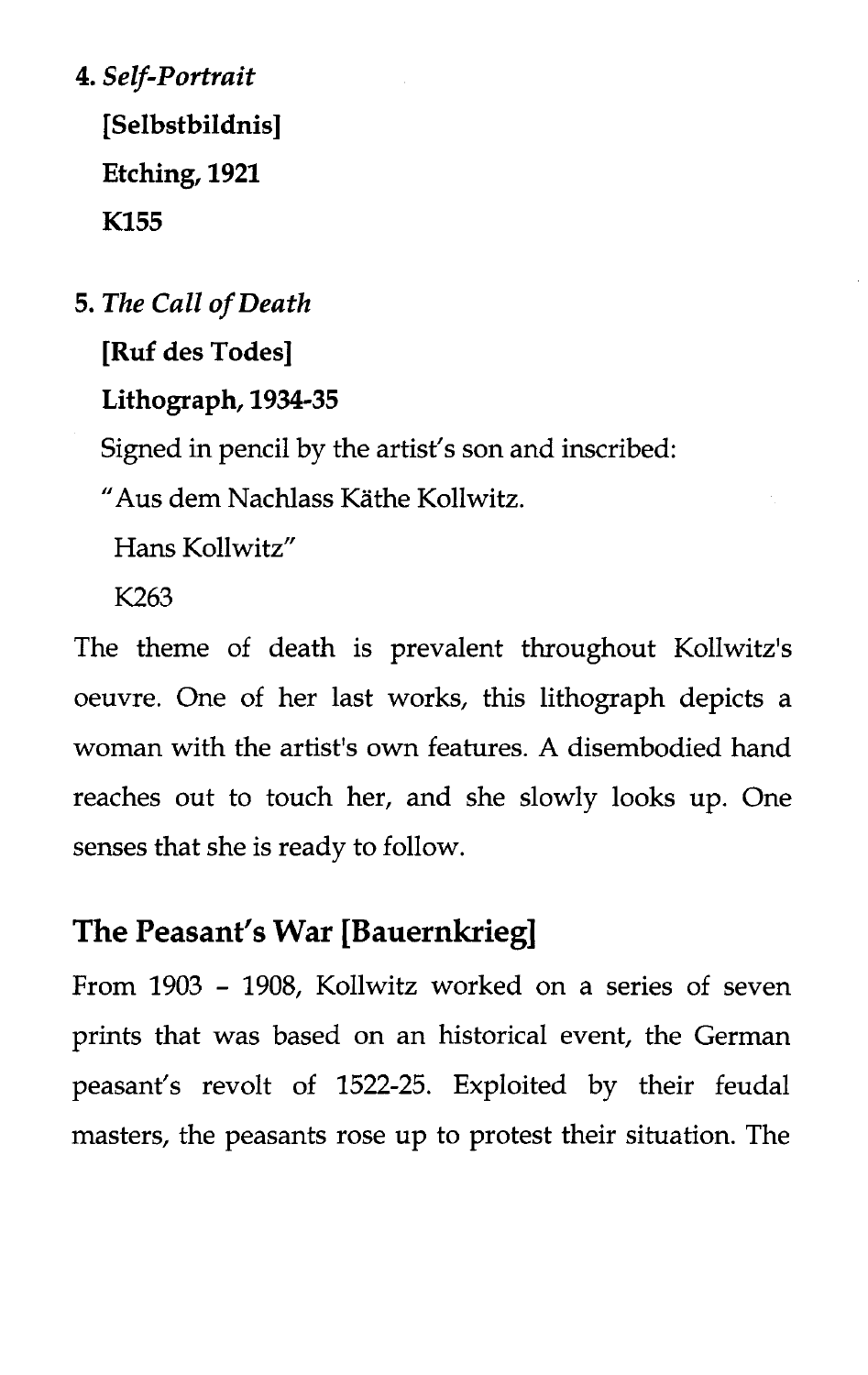noblemen united to squelch the uprising, yet not before the peasants killed a number of their oppressors. The work of the theologian and historian Wilhelm Zimmermann, who wrote the *General History of the Great Peasant's War* [Allgemeine Geschichte des grossen Bauernkrieges], probably inspired the series. As in the *Weaver's Rebellion,* Kollwitz lays the blame for the event on the workers's miserable working and living conditions. Yet, she takes this one step further focusing on the process by which the individual develops a consciousness of his suffering a desire to change his fate. The series was made out of order and later arranged to compose a rough narrative sequence. Four prints of the seven prints in the series are shown here.

#### **6.** *The Ploughmen*

**[Die Pfliiger]**

**Plate 1 from the** *Peasant's War*

**Etching, aquatint and soft ground etching, 1906**

#### **K94**

This image shows the worker yoked to the plough like an animal. The figure's extreme exertion is suggested by his hunched and virtually deformed shape.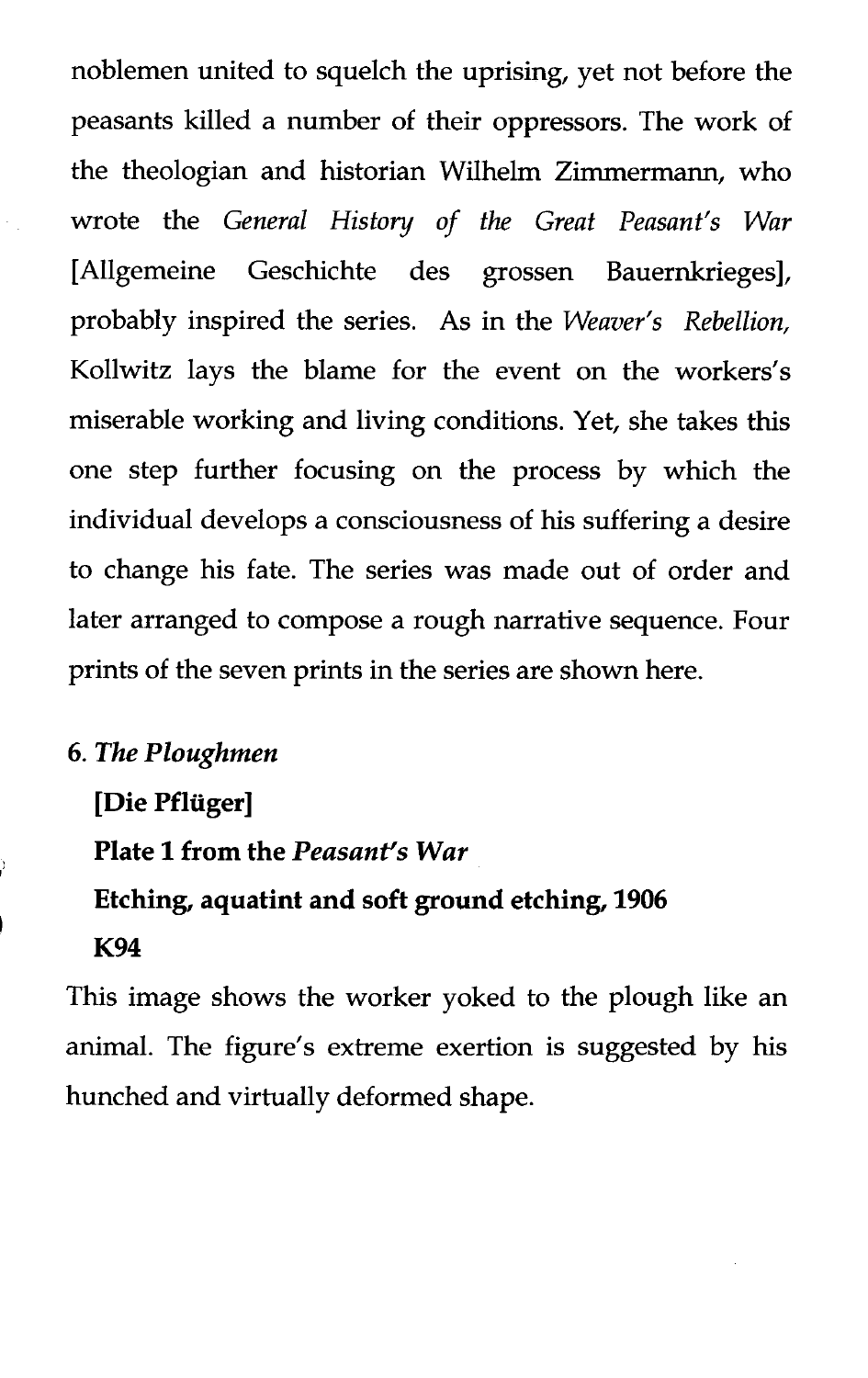**7.** *Sharpening the Scythe* **Beim Dengeln] Plate 3 from the** *Peasant's War* **Etching and soft-ground, 1905 K90**

Here the artist concentrates solely on the head and upper body, capturing the moment when the worker realizes that he can use his scythe as a tool against his oppressors and a s a means of liberation.

8. *Outbreak* [Losbruch] **Plate 5 from the** *Peasant's War* **Mixed technique, 1903 K66**

The uprising was started by a woman (known as "Black Anna"), who is pictured from the rear. Dressed in a somber black dress, she raises her large, calloused hands to the sky, in a gesture that simultaneously suggests a signal for battle and a gesture of grief and mourning.

9. *After the Battle* [Schlachtfeld] **Plate 6 from the** *Peasant's War* **Etching on soft-ground, 1907 K96**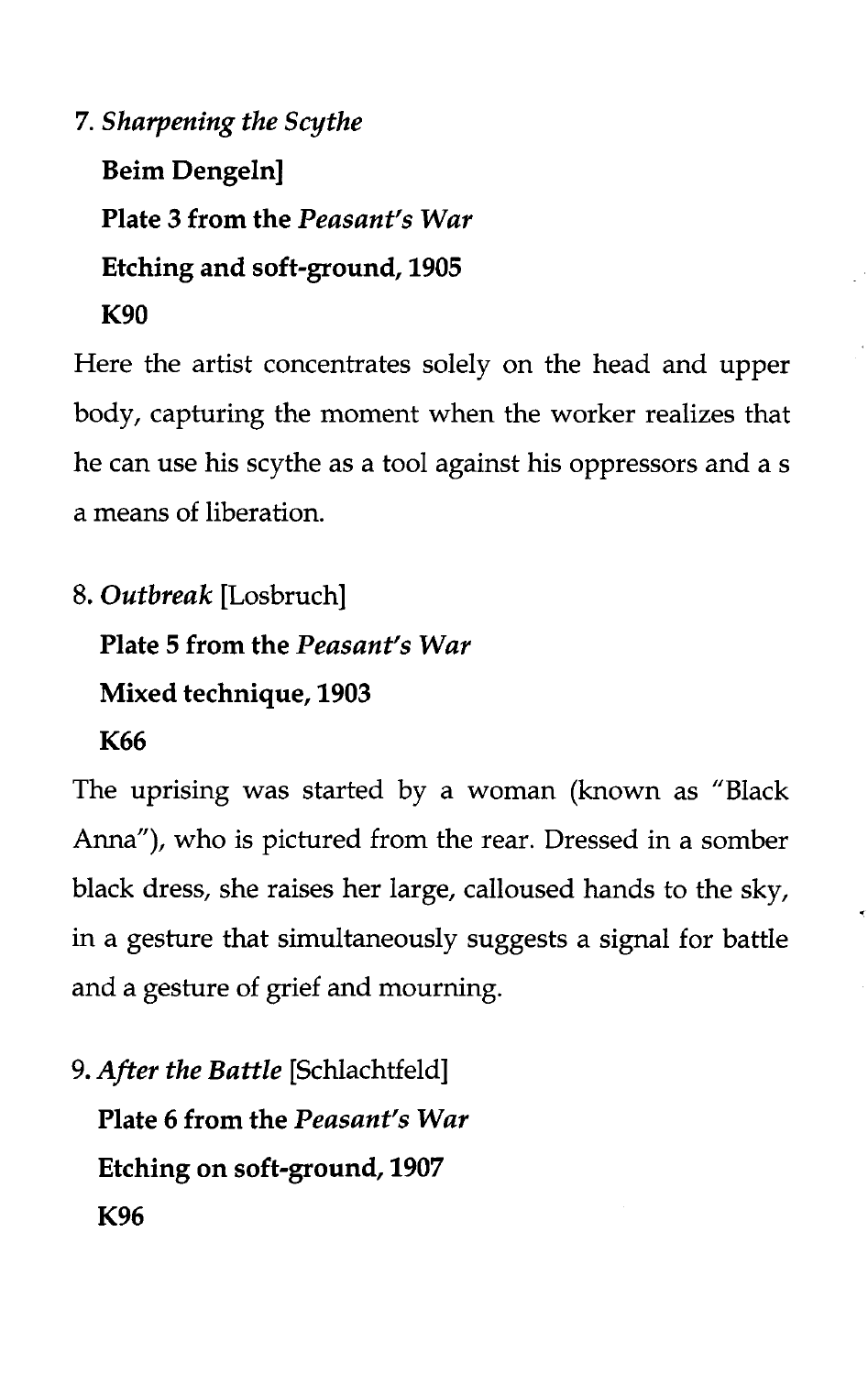Black Anna is seen from the front, bending over a dead figure. Again, the artist focuses not on the face, but on the woman's large hands, which gently caress one of the slain workers.

### **Workers**

Kollwitz supported the Socialist party, but was not a political activist or a vocal protestor. Like Karl Liebnknecht and Rosa Luxembourg, whom she admired, she had a deep sympathy with the worker, and was deeply troubled by the conditions of labor. The worker is a common subject in her art.

**10.** *Four Men in a Pub* **[Vier Manner in der Kneipe] Etching, 1892 orl893 K12**

This genre work is one of Kollwitz's earliest prints. Though the work lacks the obvious social dimension of her later works, her choice to treat the worker at leisure heralds her budding interest in depictions of the laborer.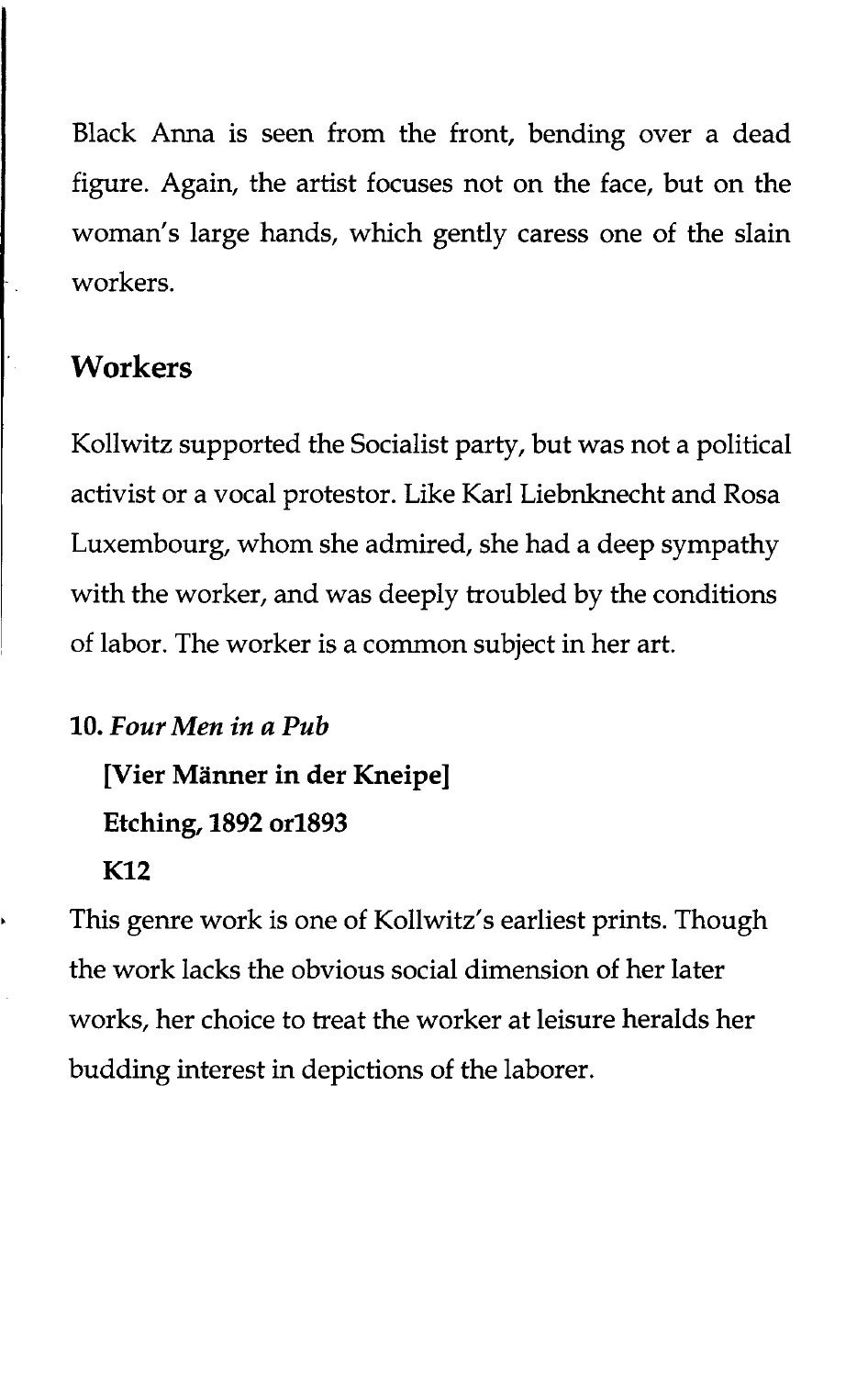# **11. Mourning Man Part of the print** *Memorial for Karl Liebknecht* **K137**

#### **Etching, 1919**

Originally part of a larger composition for the *Memorial for Karl Liebknecht,* which depicted a group of mourners, this print was created when the plate was later cut in half. Karl Liebknecht was one the founders of the Berlin *Spartakusbund* (Spartacus League) that evolved into the Communist Party of Germany. On January 15, 1919, Liebknecht was shot to death during the Spartacus Revolt on the pretext that he was attempting escape.

## **Revolt of the Weavers [ Weberauf stand]**

Gerhart Hauptmann's play, *The Weavers,* inspired the series of prints. First performed in Berlin in 1893, the play dealt with the desperate conditions and revolt of Silesian weavers in the winter of 1840. The disturbances were part of the industrial revolution that swept Europe in the Nineteenth Century. Kollwitz worked on the series form 1894-1898. The episodes follow a dramatic pattern of provocation, angry reaction and tragic end.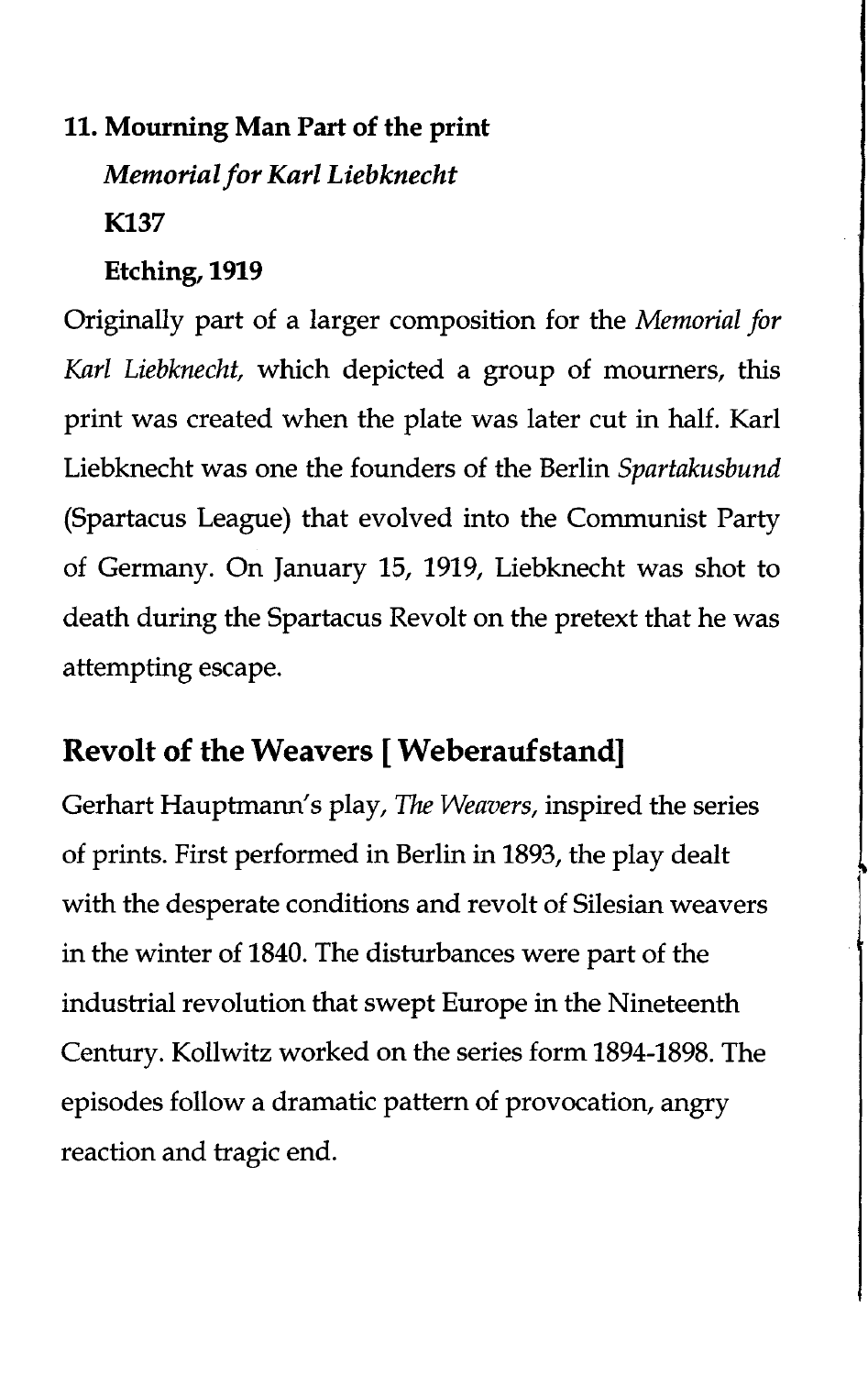# **12.** *March of the Weavers* **[Weberzug] Etching, plate 4,1897 K32**

This image and the following one both depict the uprising itself. Women and children are featured in both works, and serve to dramatize the role women have historically played in social conflict.

## **13.** *Storming the Gate* **[Sturm]**

**Etching, Plate 5,1897**

**K33**

The series comes to a climax in this print, which shows the outbreak of violence in front of the factory owner's wroughtiron gate.

## **14.** *The End* **[Ende]**

## **Etching and aquatint, Plate 6,1897**

**K37**

This image marks the end of the rebellion, with the bodies of the dead being returned to the weavers' dwelling. A figure appears crouched in the left hand corner next to two bodies, which are laid on the ground. Two further figures are carrying in yet another body while a female figure looks on.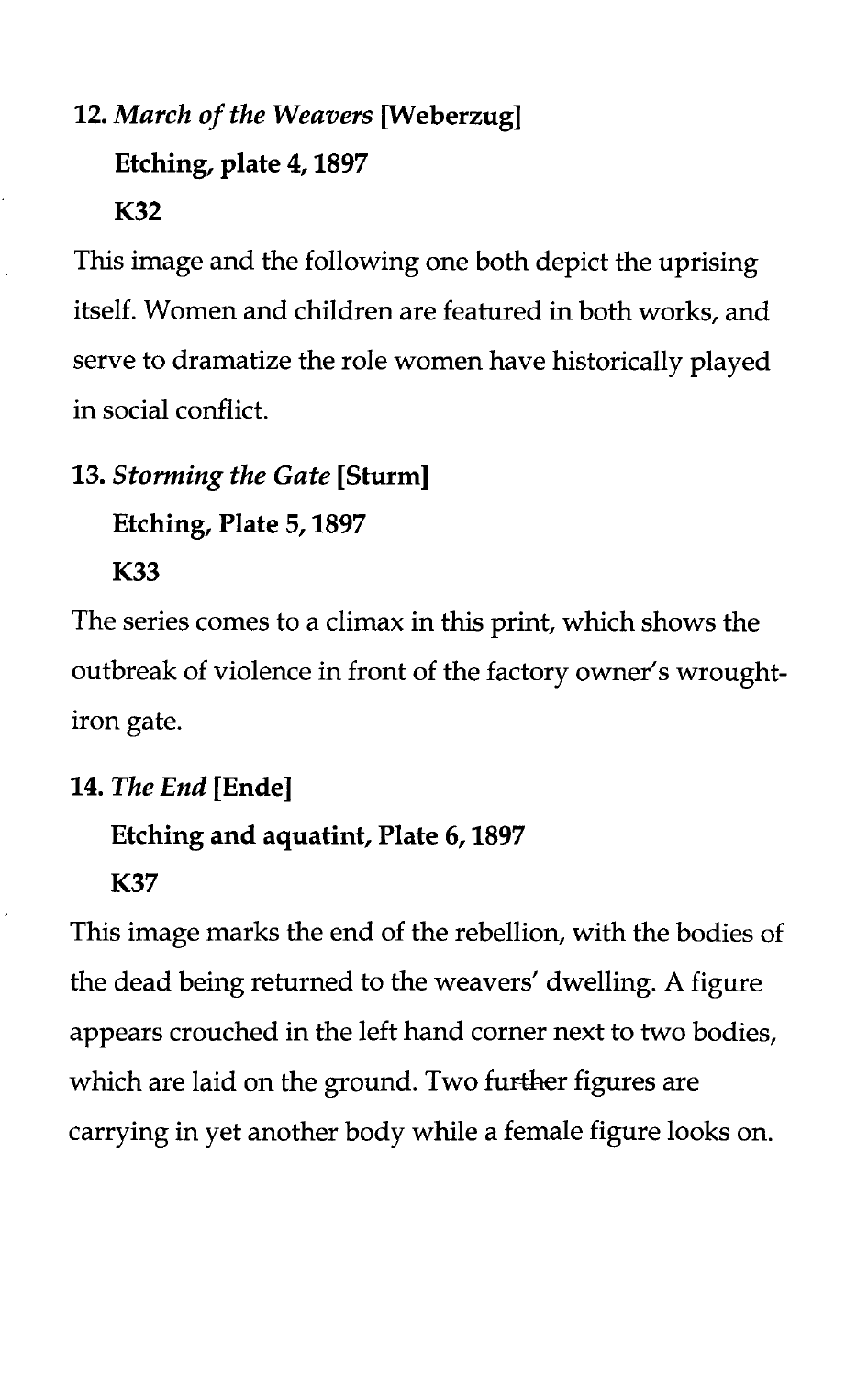The gigantic loom, which appears at the left, bears testimony to the outcome of the workers' suppression.

# **Women and Mothers**

Kollwitz was particularly sensitive to the experience of women, whom she frequently depicts in her art. As mothers and workers, Kollwitz's women are defined either by their dose and loving relationships with children and family or else by their familiarity with struggle, both psychological and physical.

# **15.** *Bowed Head of a Woman* **[Gensenkter Frauenkopf] Etching, 1905 K77**

Kollwitz creates an intimate, yet mysterious study of the female worker. The woman's averted gaze denies the viewer access to the image. Her thoughts remain private.

# **16.** *Mother with Child on Arm* **[Mutter mit Kind auf dem Arm ] Etching, 1910 K110**

In a moment of creative self-doubt with regard to images such as this one, depicting a loving mother and child, the